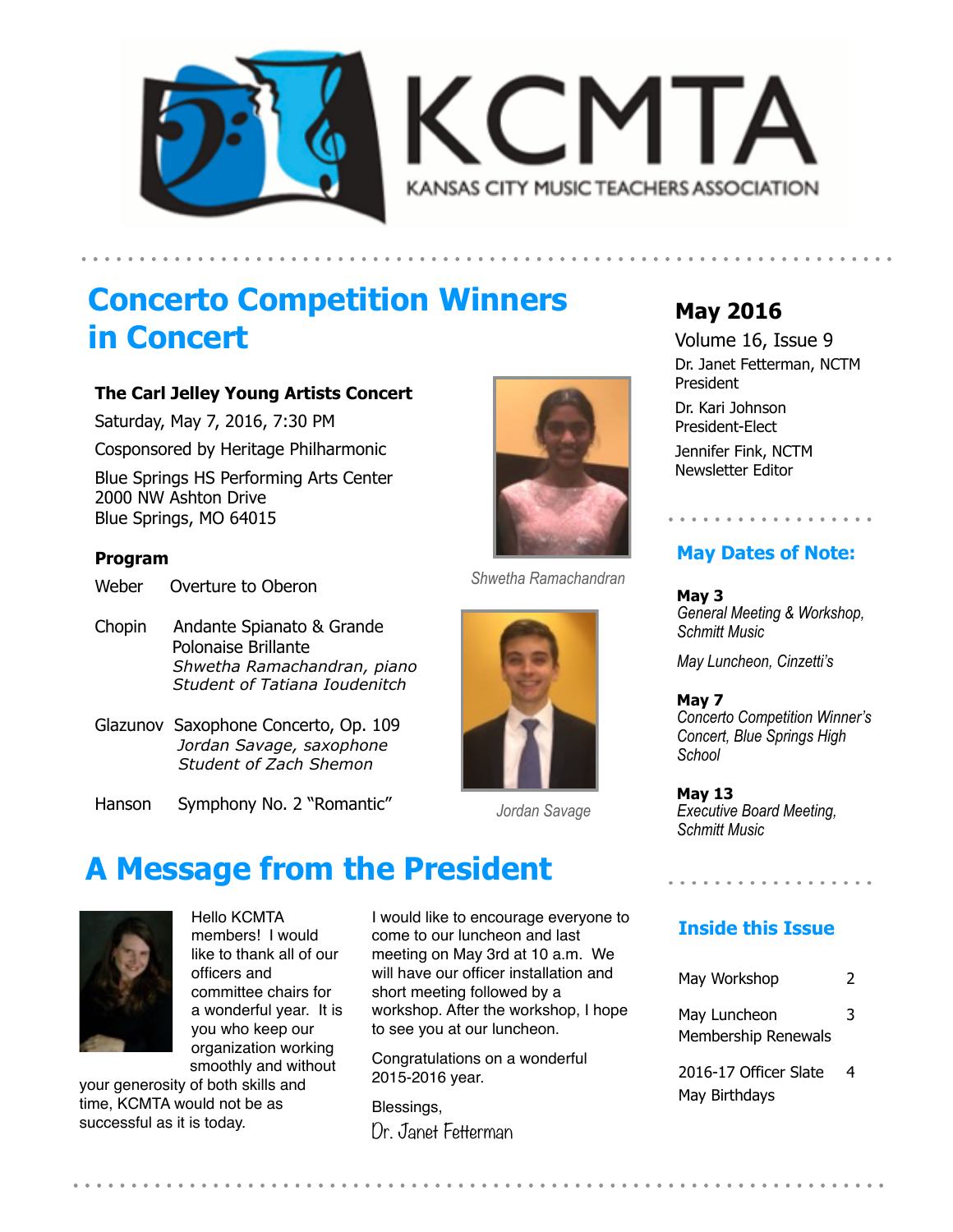# **May Workshop**

### **Underplayed Contemporary Pieces of All Levels**

### **Dr. Steven Spooner, Associate Professor of Piano at the University of Kansas**

May 3, 2016, Schmitt Music

General Meeting & Officer Installation, 10:00 a.m.

Workshop, 10:30 a.m.





In preparation for next year's Contemporary focus at Fall Festival, come hear one of our favorite workshop presenters talk about gems that we may not know. Dr. Steven Spooner is the expert when it comes to programming wonderful pieces that are not what everyone else is playing! Come enjoy his knowledge and humor in what is sure to be a wonderful presentation!

Dr. Spooner has an amazing biography. He studied at the Paris Conservatory, Moscow and Tbilisi Conservatories in the former Soviet Union, and Indiana University in Bloomington. Dr. Spooner has been unusually successful in the limited number of international piano competitions in which he participated—he is prizewinner at each of the seven international piano competitions he has entered and top prizewinner at both the Hilton Head International Piano Competition and the Artlivre International Piano Competition. Steven has championed the "recital" as we know it (at times giving the audience a vote in what the program will be), and has just released a 16-disc recording set dedicated to Russian pianists. He has been the guest artist-in-residence at Paris Conservatory Summer Sessions and has been appointed to the Artist Faculty of the Amalfi Coast Music Festival in Italy, the International Institute for Young Musicians, Musicfest Perugia, the Adam Gyorgy Castle Academy in Budapest, and the JCoM Fest in Jakarta. Dr. Spooner is increasingly in demand for his engaging and energetic masterclasses at major music institutions all over the world such as the Paris Conservatory, Milan Conservatory, Liszt Academy of Music, and the Shanghai and Beijing Conservatories. Steven currently serves on the piano faculty at the University of Kansas and specializes in workshops and lectures on fingering, aspects of style, and a variety of performance and pedagogical topics. A dedicated and caring teacher, Steven's students have been named winners of several prizes at important international and national piano competitions. Steven Spooner is a Steinway Artist. For more information visit [www.stevenspooner.com.](http://www.stevenspooner.com)

> *Melody Stroth, NCTM VP, Workshops*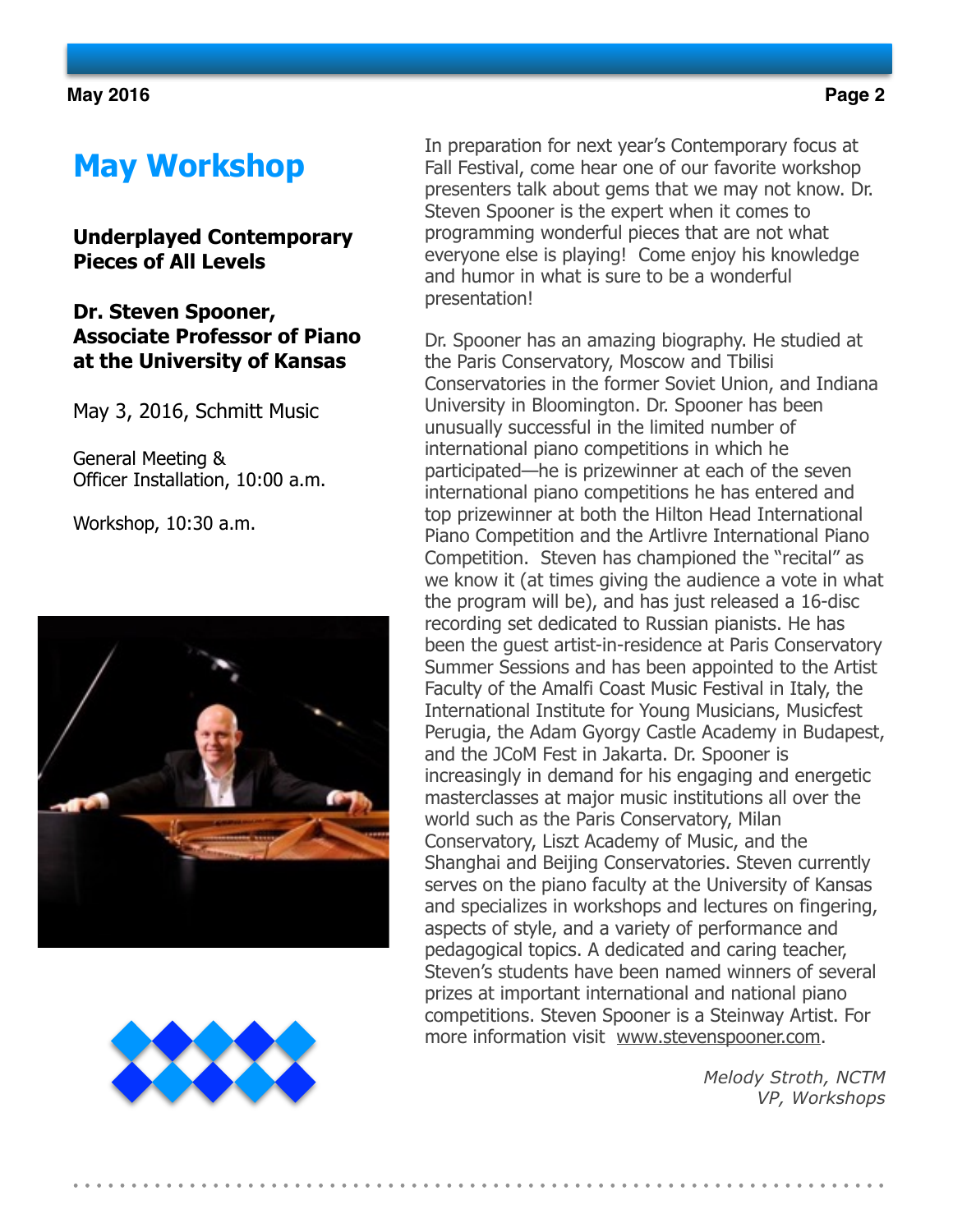# **KCMTA May Luncheon at Cinzetti's**

I look forward to seeing you at our last meeting of the year on Tuesday, May 3rd, followed by our annual KCMTA luncheon at Cinzetti's. It will be a great time to connect with fellow teachers and to celebrate all that we have accomplished in the 2015-2016 year!

**Where:** Cinzetti's  $-7201$  W. 91<sup>st</sup> Street (close to Whole Foods at  $91<sup>st</sup>$  & Metcalf)

**Menu:** Cinzetti's is an Italian-style buffet that offers over a dozen exhibition cooking stations with experienced chefs creating dishes from various regions of Italy. It is not your average buffet! Some of the menu items include salads, pasta, pizza, vegetable salads, rotisserie chicken, chicken cacciatore, dessert, and more. For more

information, please take a look here: http:// [www.cinzzettis.com/kansas/foodmenu/lunch/](http://www.cinzzettis.com/kansas/foodmenu/lunch/) 

**Cost:** The buffet is \$10.59 per person (plus tax and gratuity) payable individually the day of the event.

**RSVP:** To Lisa McCluer by Friday, April 29th.

*Lisa McCluer KCMTA Hospitality Chairperson [lmccluer@att.net](mailto:lmccluer@att.net) 913-831-3564 or 913-220-6057 (cell)*



## **It's Time to Renew Your KCMTA Membership!**

KCMTA has great programs. In order to participate in them, remember to renew your membership through MTNA. You can do this by visiting the [KCMTA website](http://kansascitymusicteachers.org/about-us/membership/), and following the link to [renew your dues online](http://www.mtna.org/membership-information/).

Don't forget that you need to renew your local membership through the National website. Add the Local, State and National dues to determine your total. General local dues are \$25, Senior age 65 and over and college students are \$12.50. Local membership is not renewed directly through the local association. Local association dues need to be renewed online on the MTNA website.

> *Joyce Berg VP, Membership*



Kansas Music Teachers Association

The KMTA Conference will be held [September 23-24](http://airmail.calendar/2016-09-23%2012:00:00%20CDT) at Washburn University in Topeka.

Check back at http://ksmta.org/ conference.php this summer for more information to come!